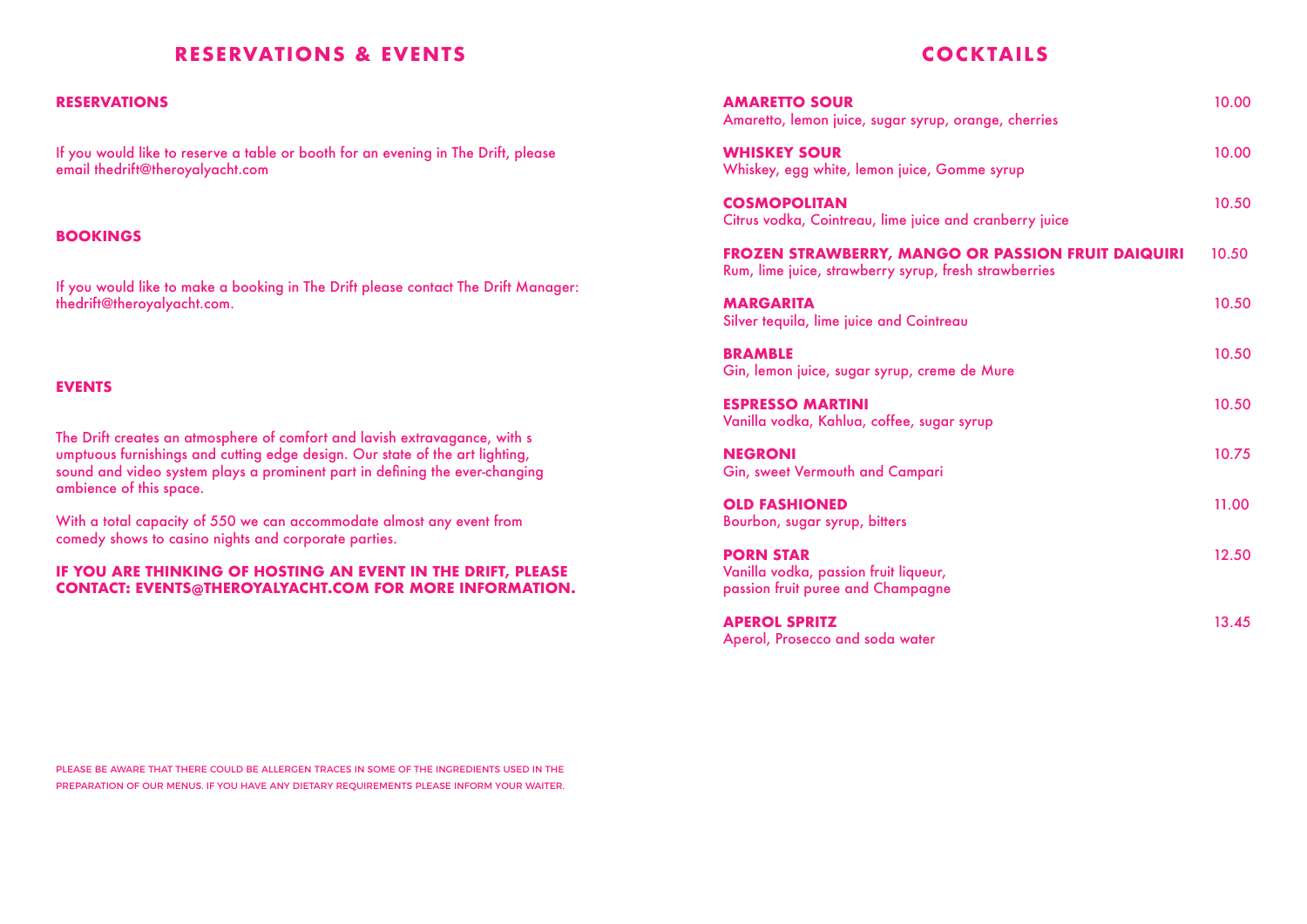# **GIN COCKTAILS**

| <b>GORDON'S PINK GIN</b><br>Gordon's Pink Gin, Elderflower Tonic, strawberry, orange peel,<br>raspberry                         | 13.00 |
|---------------------------------------------------------------------------------------------------------------------------------|-------|
| <b>BOMBAY SAPPHIRE</b><br>Bombay Sapphire, Fever Tree Indian Tonic, cinnamon,<br>orange peel                                    | 13.00 |
| <b>BULLDOG</b><br>Bulldog, Fever Tree Indian Tonicm star anise, cinnamon stick,<br>orange peel                                  | 13.00 |
| <b>TANQUERAY</b><br>Tanqueray, Elderflower Tonic, lime peel, basil leaf, Apple<br>sourz, cloves                                 | 13.00 |
| <b>WHEADON'S</b><br>Wheadon's Rock Samphire and Pink Grapefruit, Fever Tree<br>Aromatic Tonic, pink grapefruit, red pepper corn | 17.00 |
| <b>MONKEY47</b><br>Monkey47, Fever Tree Elderflower Tonic, Strawberry, lemon peel                                               | 17.00 |
| <b>SHOOTERS</b>                                                                                                                 |       |
| <b>BABY GUINNESS 25ML</b><br><b>Tia Maria &amp; Baileys</b>                                                                     | 5.00  |
| <b>COW GIRL 25ML</b><br><b>Butterscotch &amp; Baileys</b>                                                                       | 5.00  |
| <b>HEAVEN 50ML</b><br>Archers, Midori & Passion fruit juice                                                                     | 5.00  |
| <b>KAMIKAZE 50ML</b><br>Vodka & Blue Curacao, lime juice                                                                        | 5.00  |
| <b>SPRINGBOK 25ML</b><br><b>Creme de menthe &amp; Baileys</b>                                                                   | 5.00  |
| <b>SUITCASE 50ML</b><br>Vodka & lime cordial                                                                                    | 5.00  |

# **WINE SELECTION**

|                                                                                                                                                                                                          | <b>GLASS</b>                           |                                        | <b>BOTTLE</b>                             |
|----------------------------------------------------------------------------------------------------------------------------------------------------------------------------------------------------------|----------------------------------------|----------------------------------------|-------------------------------------------|
|                                                                                                                                                                                                          | 175 ML                                 | <b>250ML</b>                           |                                           |
| <b>WHITE WINE</b>                                                                                                                                                                                        |                                        |                                        |                                           |
| 140 Chardonnay, Concha y Toro, Chile<br>141 Sauvignon Blanc, Concha y Toro, Chile<br>145 Pinot Grigio, Ponte, Italy<br>223 Sancerre, Roger Neveu, France<br>309 Sauvignon Blanc, Esk Valley, New Zealand | 6.00<br>6.00<br>6.00<br>10.00<br>10.00 | 8.25<br>8.25<br>8.25<br>14.00<br>14.00 | 22.50<br>22.50<br>22.50<br>40.00<br>40.00 |
| <b>ROSE WINE</b>                                                                                                                                                                                         |                                        |                                        |                                           |
| 144 Rose, Concha y Toro, Chile<br>146 Pinot Grigio Rosé, Italy                                                                                                                                           | 6.00<br>6.00                           | 8.25<br>8.25                           | 22.50<br>22.50                            |
| <b>RED WINE</b>                                                                                                                                                                                          |                                        |                                        |                                           |
| 142 Cabernet Sauvignon, Concha y Toro, Chile<br>143 Merlot, Concha y Toro, Chile<br>519 Malbec, Mendoza, Chacabuco, Argentina<br>414 Fleurie, George Duboeuf, France                                     | 6.00<br>6.00<br>8.25<br>9.50           | 8.25<br>8.25<br>11.50<br>13.00         | 22.50<br>22.50<br>32.00<br>36.50          |
| <b>SPARKLING WINE</b>                                                                                                                                                                                    |                                        |                                        |                                           |
| <b>SPARKLING WINES</b>                                                                                                                                                                                   |                                        | 200ML                                  | <b>BOTTLE</b>                             |
| 135 Lunetta, Prosecco, Cavit, Italy<br>134 Lunetta, Rose, Cavit, Italy                                                                                                                                   |                                        | 10.00<br>10.00                         | 30.00<br>30.00                            |
|                                                                                                                                                                                                          |                                        |                                        |                                           |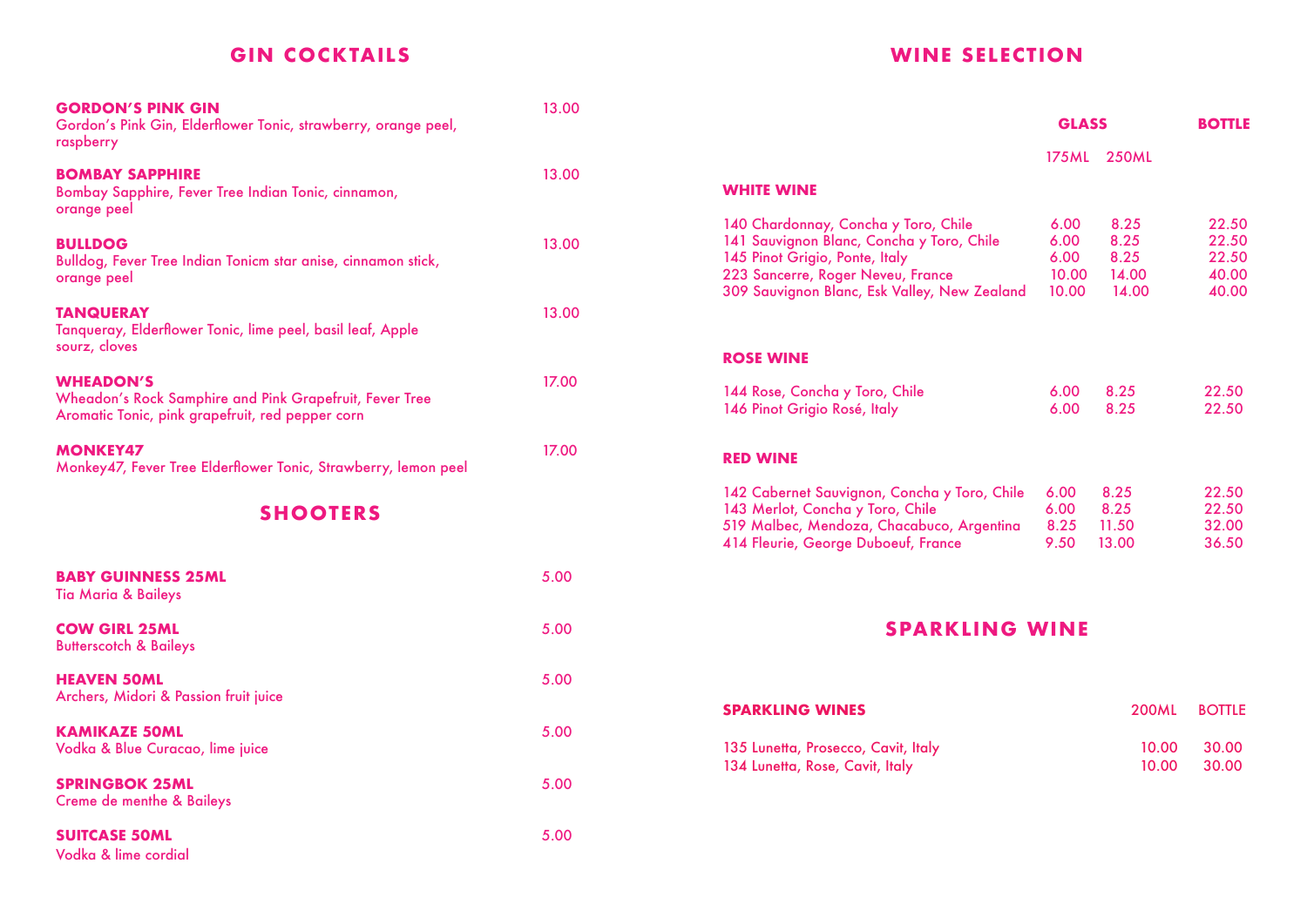# **CHAMPAGNE**

|                                            | <b>125ML</b> | <b>BOTTLE</b> |
|--------------------------------------------|--------------|---------------|
| 100 House Champagne, Brut N.V.             | 14.00        | 60.00         |
| 102 Moët et Chandon, Brut Impérial N.V     |              | 85.00         |
| 103 Pol Roger, Extra Cuvée de Réserve Brut |              | 75.00         |
| 104 Louis Roederer, Brut Premier           |              | 75.00         |
| 106 Veuve Clicquot, Brut                   |              | 95.00         |
| <b>CHAMPAGNE SPECIAL CUVÉES</b>            |              |               |
| 118 Dom Pérignon, Moët et Chandon          |              | 250.00        |
| 119 Cristal Brut, Louis Roederer           |              | 250.00        |
| <b>CHAMPAGNE ROSÉS</b>                     |              |               |
| 122 Forget Brigmont N.V.                   | 12.50        | 58.00         |
| 127 Laurent Perrier, Cuvée Brut Rosé N.V.  |              | 110.00        |
| 125 Taittinger, Cuveé Brut Rosé N.V.       |              | 110.00        |

126 Veuve Cliquot, Brut Rosé N.V. 125.00

#### **MAGNUM'S**

| 100 Laurent Perrier, Brut N.V.             | 130.00 |
|--------------------------------------------|--------|
| 103 Pol Roger, Extra Cuvée de Réserve Brut | 150.00 |
| 105 Taittinger, Brut Réserve               | 160.00 |
| 106 Veuve Clicquot, Brut                   | 180.00 |

# **PITCHERS & JUGS**

|                                                                     | <b>GLASS PITCHER</b> |
|---------------------------------------------------------------------|----------------------|
| <b>LONG ISLAND ICED TEA</b>                                         | $10.50$   26.50      |
| Tequila, vodka, Cointreau, Gin,<br><b>Rum and coke</b>              |                      |
| <b>PIMMS</b>                                                        | 7.50   22.50         |
| Pimms, Cointreau, lemonade and fruits                               |                      |
| <b>SANGRIA'S</b>                                                    |                      |
| <b>RED WINE</b><br>Cointreau, fruits and lemonade                   | 9.00   23.50         |
| <b>WHITE WINE</b><br>Melon liqueur, kiwi and lemonade               | 9.00   23.50         |
| <b>MOJITOS</b>                                                      |                      |
| <b>CLASSIC MOJITO</b><br>Rum, lime wedges, mint leaves and soda top | 10.50   26.00        |
| <b>RASPBERRY MOJITO</b><br>Rum, lime wedges, mint leaves & soda top | $10.50$   26.00      |